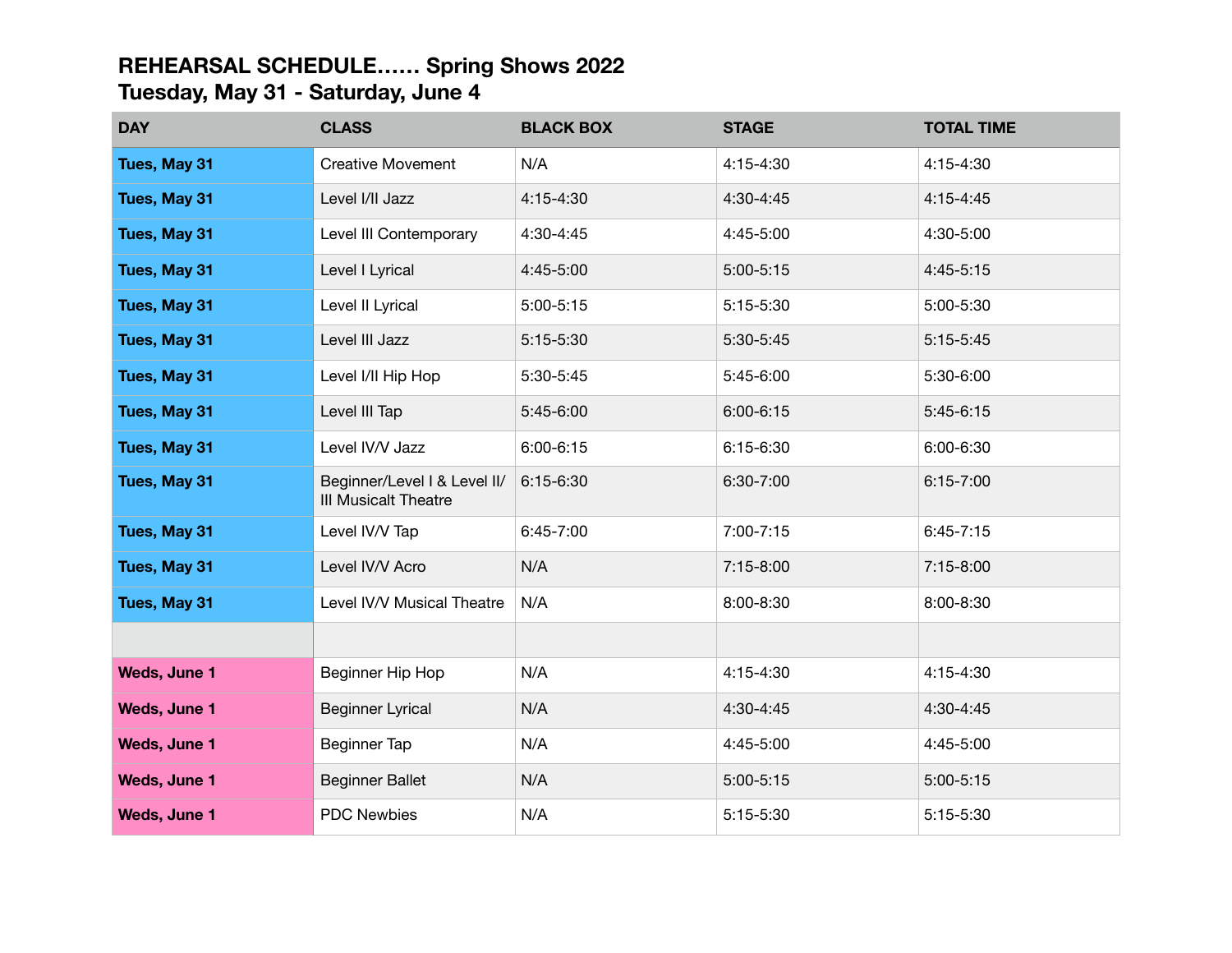| <b>DAY</b>          | <b>CLASS</b>                                                                                                                                                                                                                                                                                                                                          | <b>BLACK BOX</b> | <b>STAGE</b>  | <b>TOTAL TIME</b> |  |  |
|---------------------|-------------------------------------------------------------------------------------------------------------------------------------------------------------------------------------------------------------------------------------------------------------------------------------------------------------------------------------------------------|------------------|---------------|-------------------|--|--|
| <b>Weds, June 1</b> | <b>Closing Number - See</b><br>highlighted box below.                                                                                                                                                                                                                                                                                                 |                  | 5:30-8:30     | 5:30-8:30         |  |  |
|                     | <b>CLOSING NUMBER - Performed as the last number at both Saturday Recital shows. Dancers</b><br>will wear recital tee and solid black shorts. No shoes required. No extra fees to participate.<br>Required for all PDC Protege, Premier, Prestige, Pre Pro JR, and Pre Pro SR dancers.<br>Optional for all dancers enrolled in Level II - V class(es) |                  |               |                   |  |  |
| Thurs, June 2       | Baby Ballet Cast B                                                                                                                                                                                                                                                                                                                                    | N/A              | 4:15-4:30     | 4:15-4:30         |  |  |
| Thurs, June 2       | Baby Ballet Cast A                                                                                                                                                                                                                                                                                                                                    | N/A              | 4:30-4:45     | 4:30-4:45         |  |  |
| Thurs, June 2       | Tiny Tap                                                                                                                                                                                                                                                                                                                                              | N/A              | 4:45-5:00     | 4:45-5:00         |  |  |
| Thurs, June 2       | Level I Ballet                                                                                                                                                                                                                                                                                                                                        | 4:45-5:00        | $5:00 - 5:15$ | $4:45-5:15$       |  |  |
| Thurs, June 2       | Level II Ballet                                                                                                                                                                                                                                                                                                                                       | $5:00-5:15$      | 5:15-5:30     | 5:00-5:30         |  |  |
| Thurs, June 2       | Level I Tap                                                                                                                                                                                                                                                                                                                                           | 5:15-5:30        | 5:30-5:45     | $5:15-5:45$       |  |  |
| Thurs, June 2       | Level III Ballet                                                                                                                                                                                                                                                                                                                                      | 5:30-5:45        | 5:45-6:00     | 5:30-5:45         |  |  |
| Thurs, June 2       | Level II Tap                                                                                                                                                                                                                                                                                                                                          | 5:45-6:00        | $6:00 - 6:15$ | $5:45-6:15$       |  |  |
| Thurs, June 2       | Level V Ballet                                                                                                                                                                                                                                                                                                                                        | 6:00-6:15        | 6:15-6:30     | 6:00-6:30         |  |  |
| Thurs, June 2       | Level III/IV Hip Hop                                                                                                                                                                                                                                                                                                                                  | 6:30-6:45        | 6:45-7:00     | 6:30-7:00         |  |  |
| Thurs, June 2       | Level V Hip Hop                                                                                                                                                                                                                                                                                                                                       | 7:00-7:15        | 7:15-7:30     | 7:00-7:30         |  |  |
| Thurs, June 2       | Level IV Ballet                                                                                                                                                                                                                                                                                                                                       | 7:15-7:30        | 7:30-7:45     | $7:15 - 7:45$     |  |  |
| Thurs, June 2       | Level IV/V Contemporary                                                                                                                                                                                                                                                                                                                               | N/A              | 7:45-8:15     | $7:45-8:15$       |  |  |
| Thurs, June 2       | Pointe                                                                                                                                                                                                                                                                                                                                                | N/A              | $8:15 - 8:45$ | 8:15-8:45         |  |  |